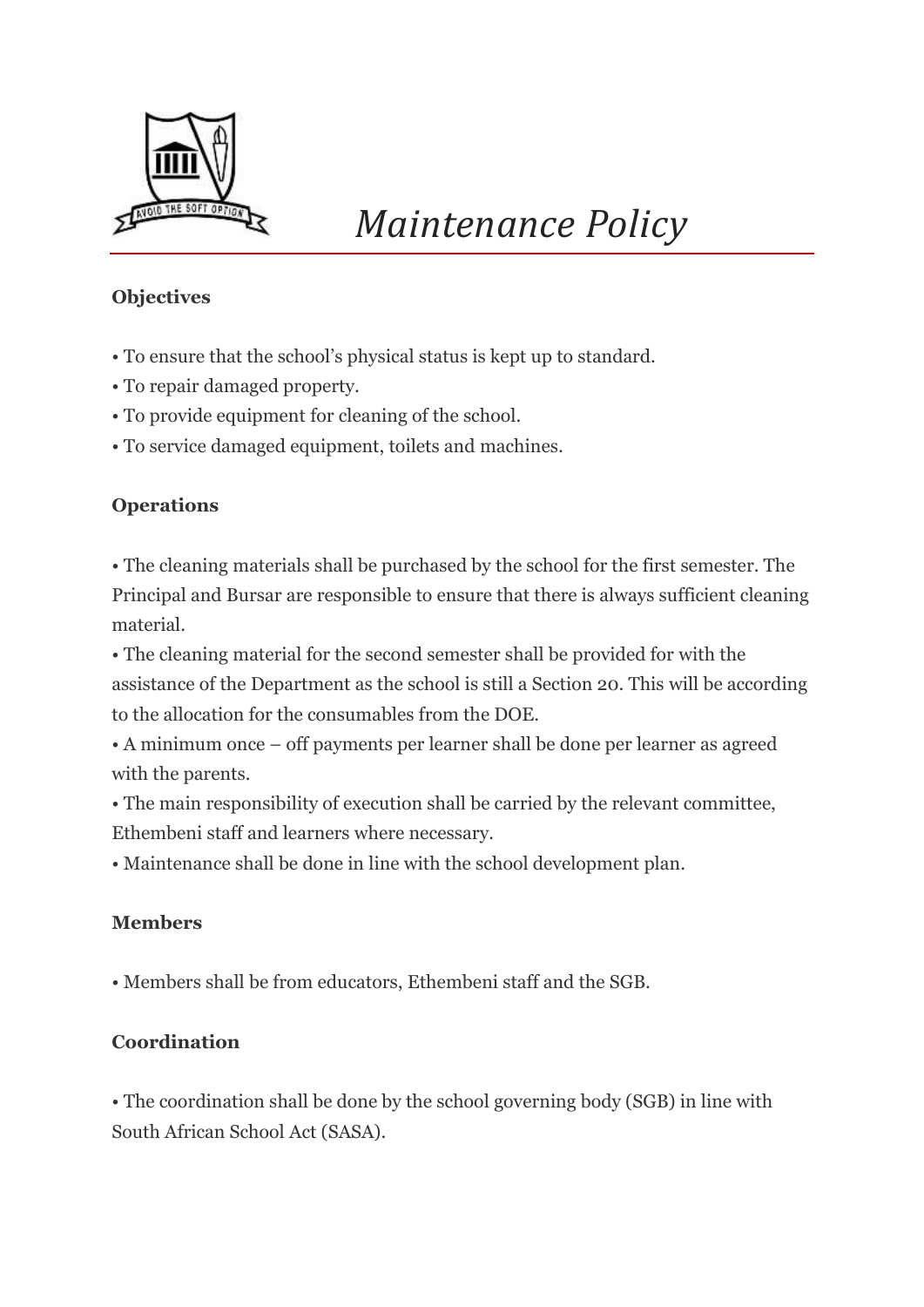• Maintenance plan shall be drawn by the Maintenance Committee and presented to the SGB and be communicated to all stakeholders.

### **MAINTENANCE PLAN**

- The maintenance of the school building is the responsibility of the SGB.
- Through the allocated funds for consumables from the DOE, the school will focus on the key areas that need attention at the school for the year.
- The SGB is aware that not all the maintenance needs will be met by the DOE's allocation, therefore, the SGB must put in place fundraising initiatives to assist the allocated funds in the school's budget to meet the requirements of the school.
- The Maintenance Committee and Principal must propose to the SGB the immediate needs of the school
- After approval by the SGB, the proposed maintenance plan must be adopted for the financial year.
- Three quotations must be put forward to the FINCOM and the most suitable quotation should be chosen based on the school's budget and the reliability of the service provider. This will not be based on the quote being the cheapest or most reasonable but will be based on whether the quote meets the specific needs of the school.
- The Principal with the FINCOM will make the final decision on the quote to be accepted from different service providers bearing in mind the school's allocated budget and the urgency of the work to be done.

## **Procedures**:

- All of the maintenance should be overseen by the Caretaker of the school.
- The caretaker must report to the Principal or Deputy Principal all broken windows, furniture, tiles, roofs, padlocks, blocked toilets or pipes, fused bulbs, etc.
- The Principal can make authorization on all minor maintenance issues.
- All major maintenance issues must be authorized by the FINCOM Committee after SGB approval.

## **Responsibility**: